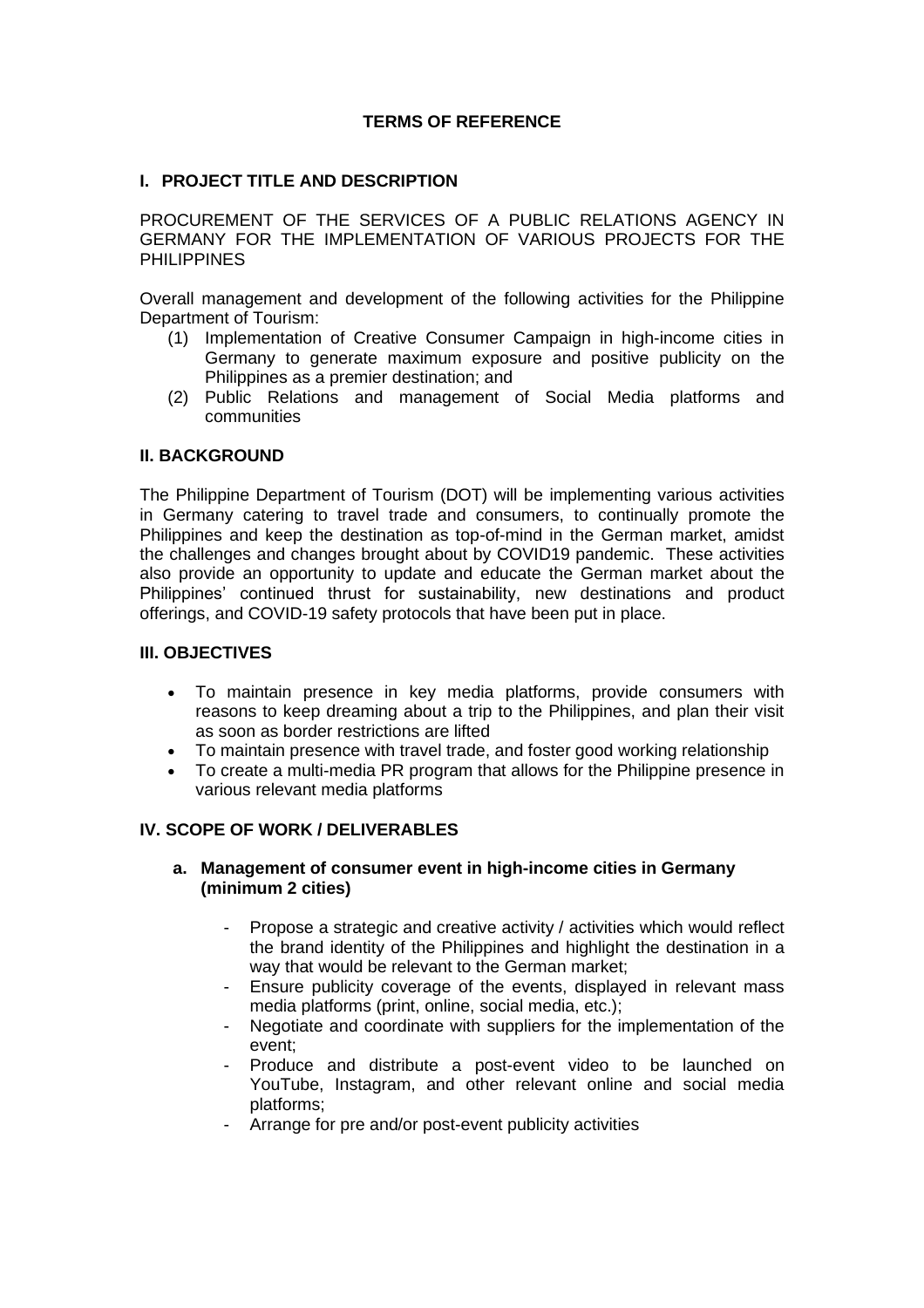## **b. Public Relations and management of social media platforms**

- Issue regular press releases on various Philippine topics, conduct story pitches, find and follow-up on opportunities to continued and sustained mass media exposure for the Philippines in Germany;
- Suggest creative ways to maximize the Philippines' partnerships with the media partners (e.g. print, online, social media, etc.), as a way of increasing consumer interest for the brand;
- Creation and maintenance of Philippine mailing list;
- Curated social media post and integration (Facebook and Instagram); and
- Identify additional potential partnerships and campaign opportunities, subject to approval, including budget and media values to be gained

### **c. Generation and submission of regular reports:**

- Monthly report on status and accomplishments of each project
- Comprehensive post-event / project report detailing total accomplishments per project and returns on investments made
- Weekly report on COVID-19 situation, market updates, and trends in Germany
- Monthly news clippings about the Philippines
- Other reports as required

### **V. MINIMUM QUALIFICATIONS FOR SUPPLIERS**

- a. Full service Public Relations agency operating in the Germany, with relevant contacts in the media and travel industry and able to facilitate the requirements and deliverables as stipulated above
- b. Dedicated Account Manager and Account Director to oversee the projects and coordinate with the DOT with respect to the execution and implementation of the given projects / events
- c. Presentation of similar projects previously undertaken. If not available, please present case studies of projects undertaken in Germany.
- d. Willing to provide services on a send bill arrangement

## **VI. CRITERIA**

| a. Strategic Planning           | 50%        |
|---------------------------------|------------|
| b. Creative Technique           | <b>20%</b> |
| c. Project Management Expertise | <b>20%</b> |
| d. Credentials/Track Record     | 10%        |
|                                 |            |

### **VII. TIMELINE AND SCHEDULE OF WORK**

**August 31, 2021:** Submission of bid proposals, inclusive of comprehensive program and publicity requirements according to these Terms of Reference, and mandatory legal documents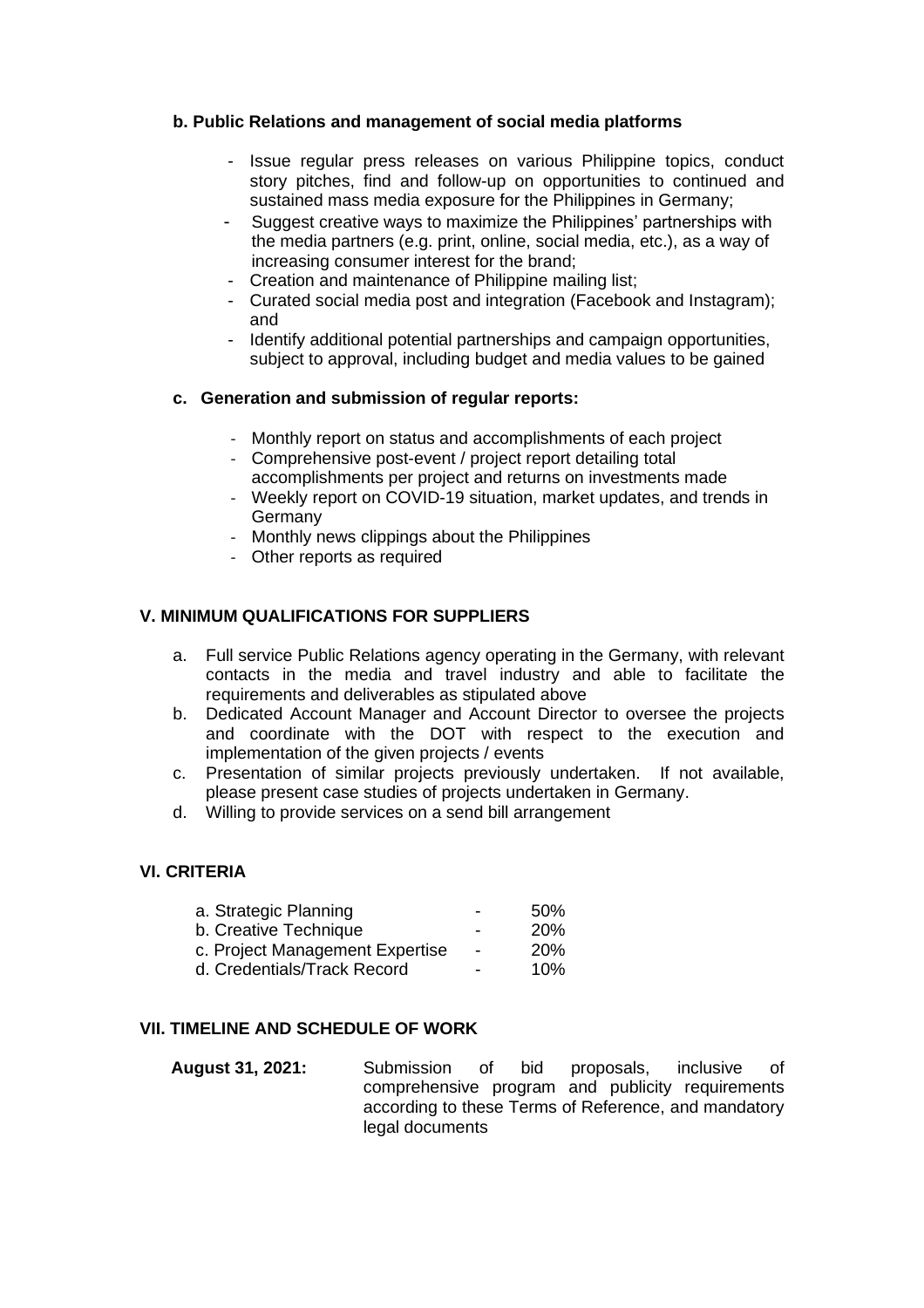- **September 1, 2021:** Selection of the DOT Frankfurt office of the winning Agency assigned to handle all events for the **Philippines**
- **September 2021:** Start of publicity generation, maintenance of social media accounts, educational program

Reports must be submitted within 15 days from the completion of each project, and all projects must be completed by December 31, 2021.

### **VIII. BUDGET**

- *The total budget allocation for the project is €70,000.00 inclusive of taxes and other applicable fees, including but not limited to agency service fees, production fees, operational expenses, press coverage fees, documentation costs, all third party expenses to external suppliers as necessary, among others.*
- Interested bidders must present a budget breakdown in their proposal, indicating the components of their proposed budget.

## **IX. DOCUMENTARY REQUIREMENTS**

- Signed Terms of Reference (all pages should be initialed)
- Company registration documents and appropriate licenses
- Latest Tax clearance
- Company portfolio containing similar projects previously undertaken in the past 5 years.

The winning bid shall be determined based on the proposal with the most advantageous financial packaged cost, provided that the amount of the bid does not exceed the established total budget for the project.

## **X. TERMS AND CONDITIONS**

- 1. The selected agency shall be subject to assessment by the DOT Frankfurt as to the effectiveness of any part or phase of the campaign launched. The DOT Frankfurt reserves the right to terminate the services of the winning bidder should any part of the deliverables be unsatisfactory.
- 2. Subject to the assessment by the DOT Frankfurt as to the performance of the creative agency for its implementation of the campaign, the services of the selected creative agency may be re-contracted by DOT Frankfurt to implement supplemental programs, subject to additional budgets and a separate agreement.

Any excess remuneration or compensation in the form of rebate from production and media suppliers following the industry practice of compensating services of an agency shall be negotiated by the winning agency, and credited by the supplier in favor of the DOT Frankfurt in the form of additional promotional materials and/or extended media or PR placements, in order to maximize the effect and benefit of the campaign.